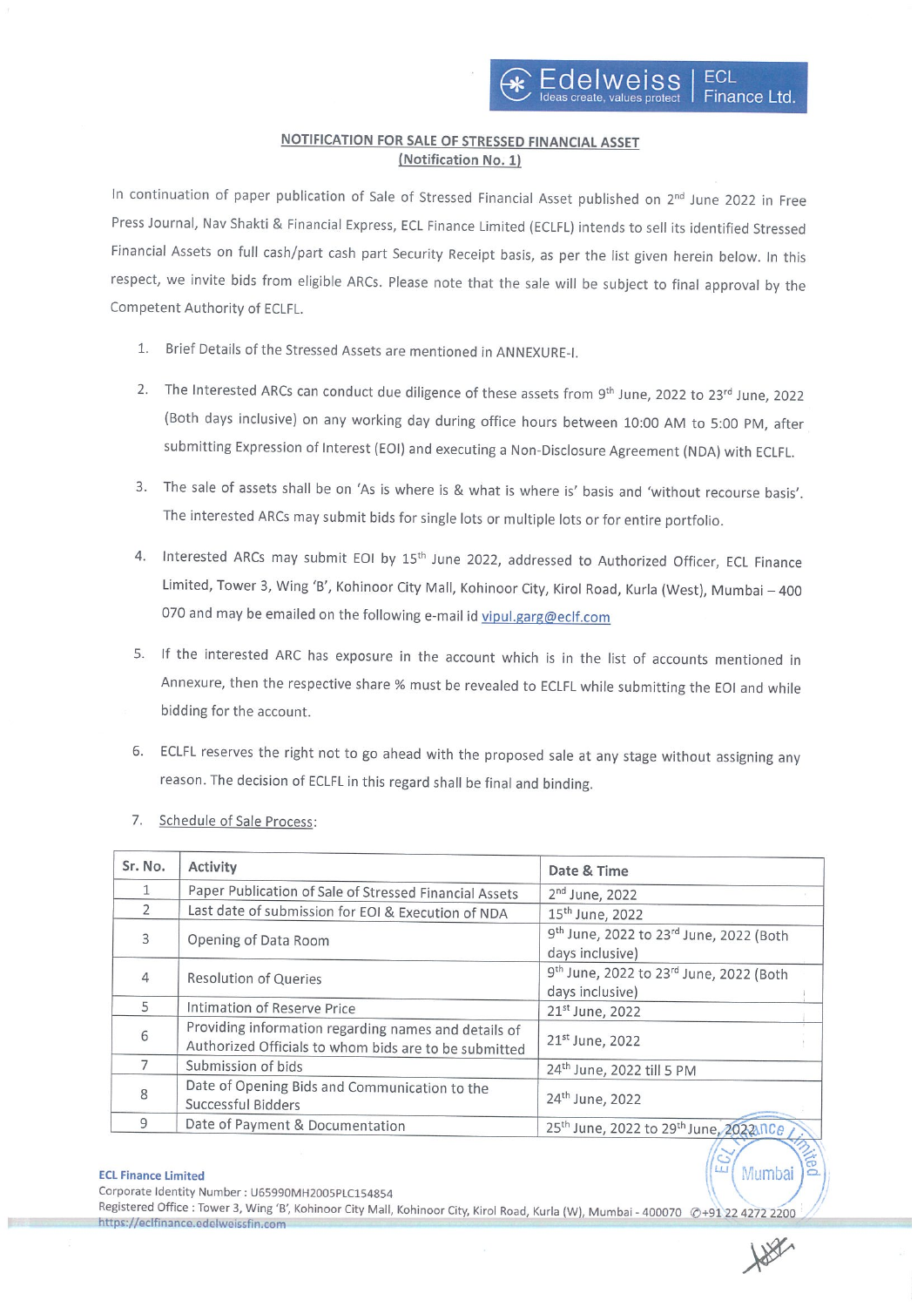- 8. The participants shall not be entitled to withdraw or cancel or modify their offer/bids once submitted. Under no circumstances can the ARC withdraw their offer/bid once submitted.
- 9. Highest Bidder (H-1) will be treated as binding offer in case ECLFL goes for sale. After receipt of bids from the intending buyers, ECLFL will open the bids and communicate to the highest bidder. If the bid is received at the portfolio level, the reserve price shall be the sum of the reserve price of all the assets. It is clarified that in case of bid at portfolio level, the bidder is not required to allocate price against each and every Stressed Assets / Lots. While deciding the highest bidder the factors such as total price, cash portion of total price, annual fee, recovery incentives etc. shall be taken into consideration.
- 10. ECLFL reserves the right to negotiate for further improvement of the offer price with the highest bidder and may negotiate further improvement at its sole discretion with the highest Bidder. After negotiations with the highest bidder/s and subject to approval from Competent Authority of ECLR shall declare successful participant with whom Assignment Agreement shall be executed.
- 11. The highest bidder on being accepted/confirmed as the successful bidder by the Competent Authority would have to pay the purchase consideration and execute the assignment deed on the date(s) mentioned above. In case the buyer seeks any extension for execution of Assignment Agreement, the same shall be with prior approval of ECLFL.
- 12. The interested eligible purchasers may contact the below mentioned officers of ECLFL for the necessary details of the accounts for the purpose of due diligence on these accounts. The related information may be obtained after having executed <sup>a</sup> Non-Disclosure Agreement with ECLFL.

The details of the contact persons are:

#### Name: Vipul Garg

Address: Tower 3, Wing 'B', kohinoor City Mall, Kohinoor City, Kirol Road, Kurla (West), Mumbai — 400 070 Phone: +91-22-43428511

Email ID: vipul.garg@eclf.com

For ECL Finance Limited Sd/

 $\alpha \text{nc} e$ Mumbai

(Authorized Signatory)

#### ECL Finance Limited

Corporate Identity Number : U65990MH2005PLC154854 Registered Office : Tower 3, Wing 'B', Kohinoor City Mall, Kohinoor City, Kirol Road, Kurla (W), Mumbai - 400070 @+91 22 4272 2200 https://eclfinance.edelweissfin.com